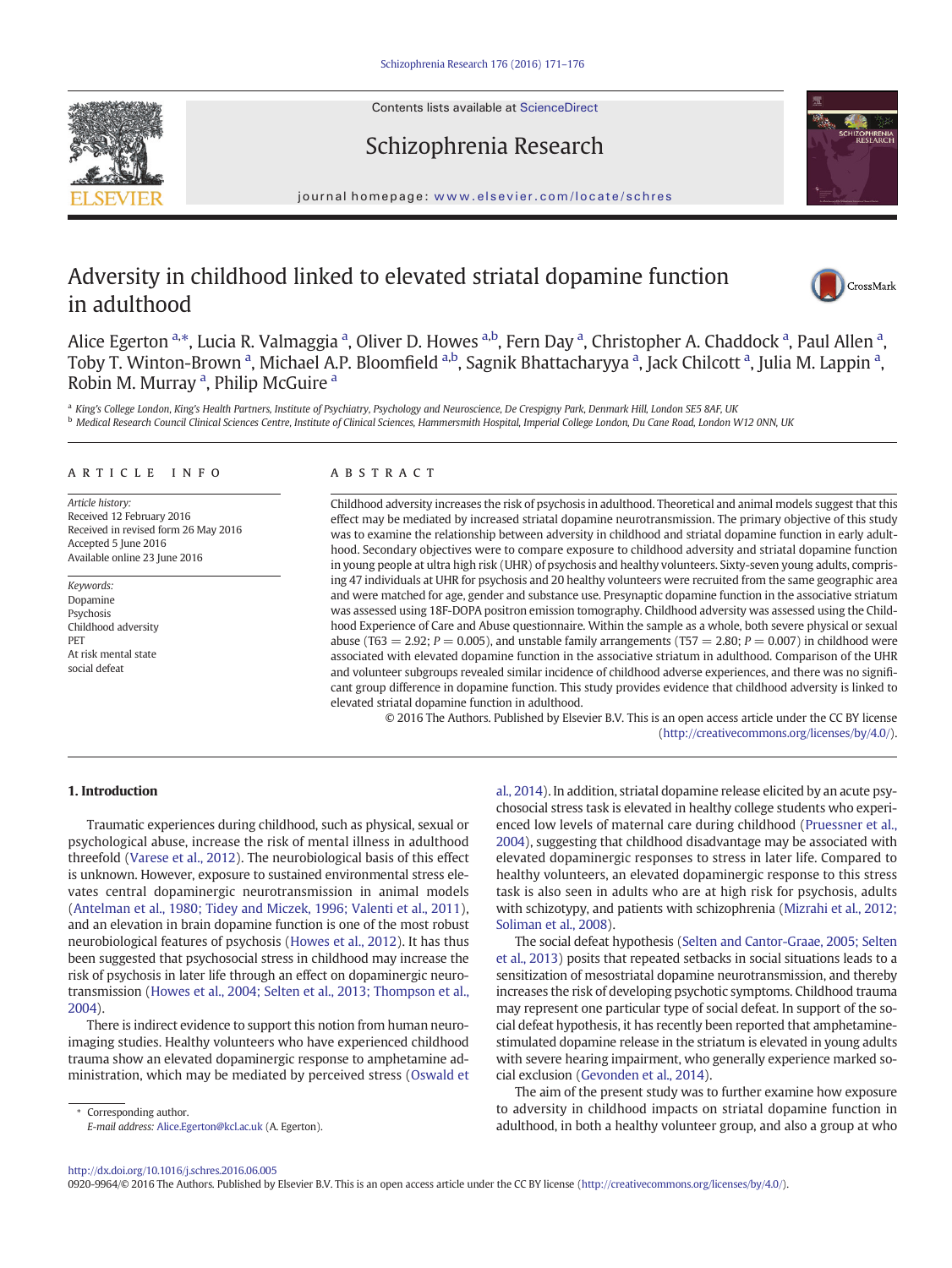are at ultra high risk (UHR) of developing psychosis. Both the level of striatal dopamine function and the incidence of childhood adversity tend to be higher in UHR groups, although to a lesser extent than in schizophrenia ([Binbay et al., 2012; Egerton et al., 2013; Howes et al.,](#page-4-0) [2009; Mizrahi et al., 2012](#page-4-0)). The primary hypothesis was that striatal presynaptic dopamine function would be elevated in both UHR and healthy volunteers who experienced childhood adversity. As previous studies have shown elevated dopamine responses in healthy volunteers who experienced childhood adversity [\(Oswald et al., 2014; Pruessner et](#page-5-0) [al., 2004\)](#page-5-0), we predicted that this relationship would be seen across both groups, but to a greater degree in the UHR sample. Related to this, the secondary hypotheses were that exposure to childhood adversity would be higher in the UHR than healthy volunteer group, and that striatal presynaptic dopamine function would be elevated in the UHR compared to the healthy volunteer group. A further hypothesis was that both striatal presynaptic dopamine and childhood adversity would be positively related to the severity of psychotic symptoms.

# 2. Participants and methods

# 2.1. Participants

This study had National Health Service Research Ethics Committee and Administration of Radioactive Substances Advisory Committee approval. All participants provided their written informed consent. One group consisted of 47 individuals who met operationalized UHR criteria (over the last year, experience of attenuated psychotic symptoms, or psychotic symptoms that lasted less than a week and spontaneously remitted, or schizotypal personality disorder or a first degree relative with a psychotic disorder plus a decline in functioning) [\(Phillips et al., 2000](#page-5-0)) recruited from Outreach and Support in South London (OASIS), part of the South London and Maudsley National Health Service Trust. A second group comprised 20 healthy volunteers (Control), recruited from the same geographic area by public advertisement. They had no personal or family history of psychiatric symptoms, and were not taking psychotropic medication. Both groups included subjects who had participated in previous dopamine imaging studies ([Egerton et al., 2013; Howes et](#page-4-0) [al., 2011a, 2009\)](#page-4-0), and represent those participants in whom there was existing cross-over with a separate study on childhood adversity, or those whom could be re-contacted to complete the childhood adversity questionnaire.

#### 2.2. Assessment of clinical variables and childhood adversity

Psychopathology was assessed using the Comprehensive Assessment of At-Risk Mental States (CAARMS) [\(Phillips et al., 2000](#page-5-0)), Positive and Negative Syndrome Scale for Schizophrenia (PANSS) [\(Kay et al.,](#page-5-0) [1987](#page-5-0)), and the Hamilton Depression and Anxiety Rating Scales [\(Hamilton, 1959, 1960\)](#page-4-0).

Childhood adversity was assessed using the Childhood Experience of Care and Abuse Questionnaire (CECA-Q) [\(Bifulco et al., 2005](#page-4-0)). Participants did not have to answer any questions they were uncomfortable with. The following adverse events were analysed: A) death or separation from either parental figure; B) severe sexual or physical abuse; C) maternal or paternal antipathy or neglect; D) more than two family arrangements (the number of different caregivers with each of whom the child lived for at least one year). Each was rated as either present (exposure) or absent (no exposure). As only four participants reported being brought up in a children's home or institution, this event was excluded from the analysis.

# 2.3. 18F-DOPA PET imaging

All subjects were studied using 18F-DOPA positron emission tomography (PET) imaging. Data were acquired on either a CTI/Siemens ECAT HR+ 962 tomograph (11 healthy volunteers; 28 UHR) or a CTI/Siemens ECAT HR  $++$  966 tomograph (9 healthy volunteers; 19 UHR) (Siemens Molecular Imaging, Knoxville, TN, U.S.A.) as previously described [\(Egerton et al., 2013; Howes et al., 2009\)](#page-4-0). Study participants were asked to fast for 12 h before imaging. Urine drug screens on the morning of the scan to confirmed absence of illicit substance use. All subjects received carbidopa (150 mg) and entacapone (400 mg) orally 1 h before imaging to reduce the formation of radiolabeled 18F-DOPA metabolites. All data were acquired in three-dimensional mode. A 10-minute (ECAT  $HR + 962$ ) or 5-minute (ECAT HR + 966) transmission scan was performed before radiotracer injection to correct for attenuation and scatter. Thirty seconds after the start of PET image acquisition, 180 Mbq (ECAT HR + 962) or 150 MBq (ECAT HR + 966) 18F-DOPA ( $\pm$ 10%) was administered by bolus intravenous injection. On both scanners, emission data were acquired in list mode for 95 min, and rebinned into 26 time frames.

Data were reconstructed using the 3D reprojection algorithms. Head movement was corrected for by realigning denoised ([Turkheimer et al.,](#page-5-0) [1999](#page-5-0)), nonattenuation-corrected dynamic images ([Studholme et al.,](#page-5-0) [1996\)](#page-5-0) and applying the transformation parameters to the corresponding attenuation-corrected frames to create a movement-corrected dynamic image for analysis. Standardized striatal volumes of interest (VOI) were delineated bilaterally on a single subject T1 magnetic resonance image in Montreal Neurologic Institute (MNI) space. These VOI included the limbic (ventral), associative and sensorimotor subdivisions of the striatum, as according to previously defined anatomical criteria [\(Martinez et al., 2003; Mawlawi et al., 2001\)](#page-5-0). The cerebellar reference region was defined using a probabilistic atlas [\(Hammers et al., 2003](#page-5-0)). An 18F-DOPA template, also in MNI space, was then normalized together with the VOI map to each individual PET summation image using SPM5 (http://fi[l.ion.ucl.ac.uk/spm;](http://fil.ion.ucl.ac.uk/spm;) Wellcome Department of Imaging Neuroscience, University College London). Graphical analysis, adapted for a reference tissue input function [\(Patlak and Blasberg, 1985;](#page-5-0) [Turkheimer et al., 2006\)](#page-5-0) as used to estimate presynaptic dopamine synthesis capacity by calculating the rate of utilization of the dopamine precursor <sup>18</sup>F-DOPA in the bilateral striatum, relative to the cerebellar reference tissue ( $k_i^{cer}$  min<sup>-1</sup>). To control for effects of scanner model [\(Egerton et al., 2013](#page-4-0)), individual subject  $k_i^{\text{cer}}$  values were converted to *z*-scores ( $z = (k_i^{cer} - \text{scanner mean } k_i^{cer})/\text{scanner standard deviation}$ (SD)) for all analyses.

# 2.4. Statistical analyses

Statistical analysis was performed in SPSS version 19.0 (IBM Corporation, Armonk, New York). For demographic, clinical variables and measures of childhood adversity, comparisons between Control and UHR groups were performed using Fisher's Exact, Mann-Whitney U or unpaired *t*-tests. The threshold for statistical significance of  $P < 0.05$ . The same approach was used to compare demographic and clinical variables in individuals exposed or not exposed to each type of childhood adversity. The impact of exposures to childhood adversity on striatal dopamine function were determined using independent samples t-tests (exposure versus non-exposure). Effect size was calculated as Cohen's d. Secondary analysis employed univariate ANOVA to explore potential influences of group (Control versus UHR) and substance use on the relationships between exposures to childhood adversity and dopamine function. After confirming normality of distribution, relationships between the severity of total prodromal symptoms (total CAARMS score) in the UHR group and striatal dopamine function (z-score) were explored Pearson's correlation coefficient.

# 3. Results

# 3.1. Description of the UHR and control samples

There were no significant differences between the UHR and Control groups in demographic features or substance use [\(Table 1](#page-2-0)). As expected,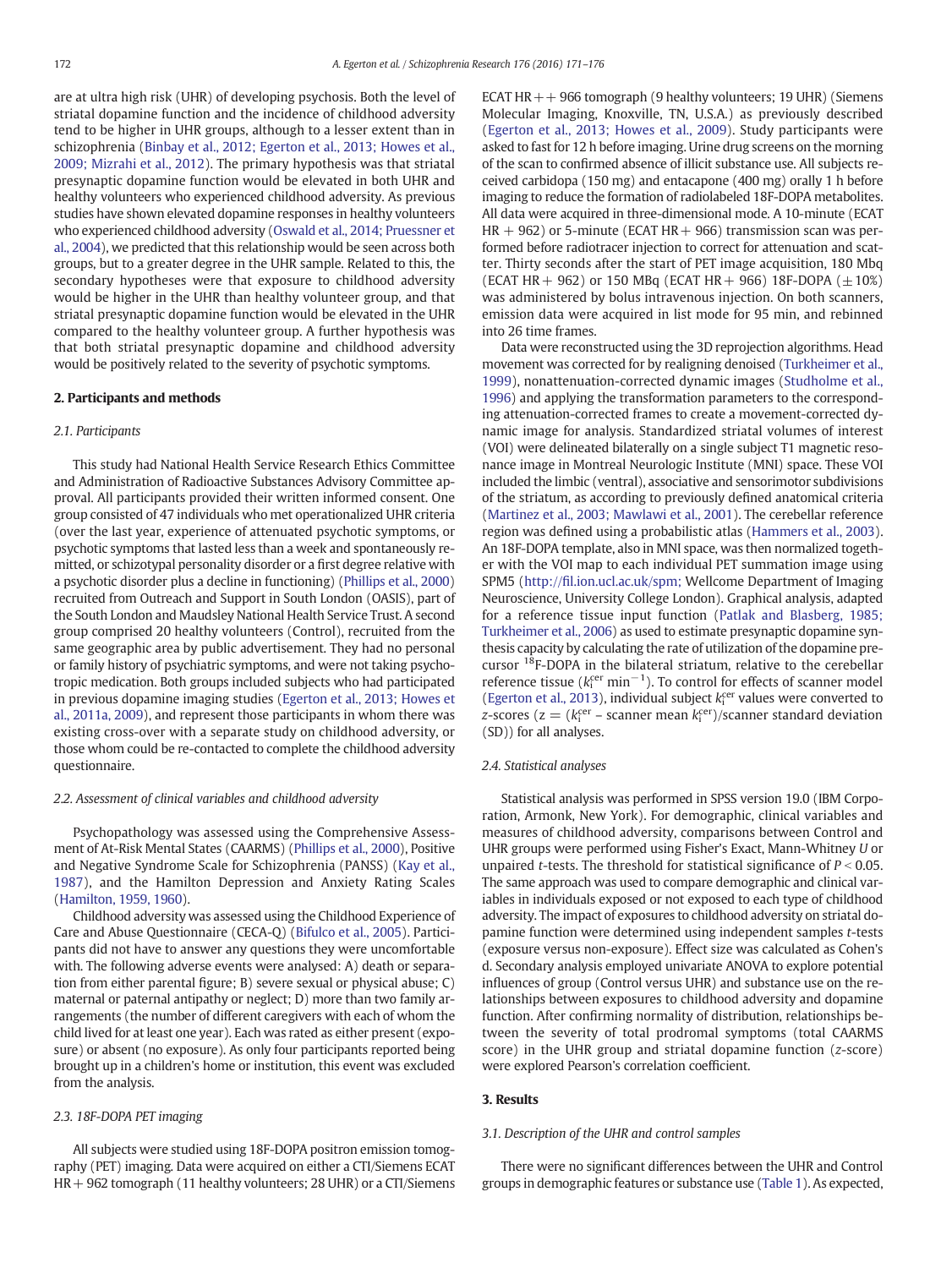<span id="page-2-0"></span>Demographic characteristics, substance use and symptoms in the total sample, control and UHR groups.

|                        |                    | Control        | <b>UHR</b>      |                          |
|------------------------|--------------------|----------------|-----------------|--------------------------|
|                        | Total ( $n = 67$ ) | $(n = 20)$     | $(n = 47)$      | Statistic                |
| Demographics           |                    |                |                 |                          |
| Male/female            | 39/28              | 12/8           | 27/20           | P > 0.99                 |
| Age, mean $\pm$ sd     | $23.7 + 4.5$       | $23.8 \pm 4.3$ | $23.6 \pm 4.6$  | $T = 0.15$ ; $P = 0.88$  |
| Handedness, right/left | 58/9               | 16/4           | 42/5            | $P = 0.43$               |
| Substance use          |                    |                |                 |                          |
| Non-smoker/smoker      | 35/22              | 13/7           | 22/25           | $P = 0.19$               |
| Non-drinker/drinker    | 17/50              | 4/16           | 13/34           | $P = 0.55$               |
| Cigarettes/day         | $3.8 \pm 5.3$      | $2.3 \pm 3.8$  | $4.5 \pm 5.7$   | $T = 1.58; P = 0.12$     |
| Alcohol units/week     | $6.7 \pm 7.9$      | $8.4 \pm 8.6$  | $6.0 \pm 7.6$   | $T = 0.26$ ; $P = 0.26$  |
| Cannabis $0/1/2/3/4$   | 20/18/9/9/11       | 8/6/3/0/3      | 12/12/6/9/8     | P > 0.99                 |
| Cocaine $0/1/2/3/4$    | 43/14/4/4/2        | 16/3/0/1/0     | 27/11/4/3/2     | P > 0.99                 |
| Amphetamine 0/1/2/3/4  | 52/11/1/3/0        | 18/2/0/0/0     | 34/9/1/3/0      | P > 0.99                 |
| Ecstasy $0/1/2/3/4$    | 39/18/6/4/0        | 14/3/3/0/0     | 25/15/3/4/0     | P > 0.99                 |
| Ketamine $0/1/2/3/4$   | 61/3/1/1/0         | 18/1/0/0/0     | 43/2/1/1/0      | P > 0.99                 |
| Symptoms               |                    |                |                 |                          |
| <b>CAARMS</b> total    |                    | $2.2 \pm 2.8$  | $41.3 \pm 18.1$ | $T = 9.59$ ; $P < 0.001$ |
| <b>CAARMS</b> positive |                    | $0.3 + 0.6$    | $7.7 \pm 3.3$   | $T = 10.0; P < 0.001$    |
| PANSS positive         |                    | $7.0 \pm 0.0$  | $12.9 \pm 4.3$  | $T = 6.10; P < 0.001$    |
| PANSS negative         |                    | $7.0\pm0.0$    | $11.5 \pm 5.2$  | $T = 3.90; P < 0.001$    |
| PANSS general          |                    | $16.3 \pm 0.6$ | $27.2 \pm 7.6$  | $T = 6.44$ ; $P < 0.001$ |
| <b>PANSS total</b>     |                    | $30.3 \pm 0.6$ | $51.7 \pm 14.3$ | $T = 6.68$ ; $P < 0.001$ |
| Hamilton anxiety       |                    | $0.8 \pm 1.2$  | $11.9 \pm 9.8$  | $T = 5.03; P < 0.001$    |
| Hamilton depression    |                    | $0.8 \pm 1.2$  | $11.6 \pm 8.4$  | $T = 5.77$ ; $P < 0.001$ |

CAARMS: Comprehensive Assessment for At Risk Mental States; PANSS: Positive And Negative Syndrome Scale. For cannabis, cocaine, amphetamine, ecstasy and ketamine use, categories of 0/1/2/3/4 indicate never used/very occasional or experimental use/occasional or monthly use/moderate or weekly use/severe or daily use respectively.

all symptom scores were significantly higher in the UHR group (Table 1). Two of the UHR participants were taking antipsychotic medication (olanzapine, 7.5 mg; quetiapine, 25 mg).

#### 3.2. Experiences of childhood adversity

Within the total sample, the proportion of participants reporting each type of childhood adversity ranged from 25% for more than two family arrangements, to 62% for parental loss or separation (Table 2). Within the total sample, there were no differences in demographic measures or reported substance misuse between participants who reported exposure to each type of childhood adversity and participants who did not (Supplementary Table S1).

# 3.3. Presynaptic dopamine function following childhood adversity

In the associative striatum, dopamine function was significantly higher in participants who had experienced severe physical or sexual abuse in childhood compared to those who had not (T63  $=$  2.92; P  $=$ 0.005; [Table 3](#page-3-0); [Fig. 1,](#page-3-0) left). Dopamine function in this region was also elevated in participants who had experienced more than two family arrangements compared to those who had not (T57 = 2.80;  $P = 0.007$ ; [Table 3;](#page-3-0) [Fig. 1](#page-3-0), right). Both of these findings were associated with medium to large effect sizes (Cohen's  $d = 0.75$  and 0.86 respectively).

Overall, of the twenty-six participants who reported sexual or physical abuse, eight also reported multiple family arrangements. When both physical/sexual abuse and multiple family arrangements were

# Table 2

Exposure to childhood adversity in the total sample, control and UHR groups.

|                                                                                                                                       | Total                                                    | Control                                            | <b>I JHR</b>                                             | value                          |
|---------------------------------------------------------------------------------------------------------------------------------------|----------------------------------------------------------|----------------------------------------------------|----------------------------------------------------------|--------------------------------|
| Parental loss or separation<br>Severe physical or sexual abuse<br>Severe antipathy or neglect<br>More than two family<br>arrangements | 40/65 (62%)<br>26/65 (40%)<br>21/59 (36%)<br>15/59 (25%) | 10/20 (50%)<br>4/20(20%)<br>7/20(35%)<br>3/20(15%) | 30/45 (67%)<br>22/45 (49%)<br>14/39 (36%)<br>12/39 (31%) | 0.27<br>0.03<br>> 0.99<br>0.22 |

Data are presented as the number and percentage of participants reporting exposure/ group total.

included in the same model, the effect of multiple family arrangements remained significant ( $F1,58 = 5.96; P = 0.018$ ), while the effect of sexual/physical abuse approached significance ( $F1,58 = 3.50$ ;  $P = 0.067$ ). The elevations in dopamine function remained significant when the two UHR individuals who were taking antipsychotic medication were excluded from the analysis (sexual or physical abuse:  $T61 = 2.75$ ;  $P = 0.008$ ; family arrangements: T55 = 2.85;  $P = 0.005$ ), and when group (UHR or Control) was included as a factor in the analyses (sexual or physical abuse:  $F1,61 = 6.53$ ;  $P = 0.01$ ; more than two family arrangements:  $F1,55 = 0.50$ ;  $P = 0.02$ ). There were no significant interactions between group and adversity (sexual or physical abuse \* group interaction:  $F1.61 = 0.29$ :  $P = 0.59$ : more than two family arrangements  $*$  group interaction:  $F1,55 = 0.27$ ;  $P = 0.60$ ). When analysis was restricted to only the UHR group, these elevations approached significance (both  $P = 0.06$ ; Supplementary Table S2). The elevations in associative striatal dopamine function across UHR and Control participants exposed to either sexual or physical abuse, or to more than two family arrangements, also remained significant when age, gender, smoking or alcohol drinking status, or use of cannabis, cocaine, amphetamine, ecstasy or ketamine were entered as fixed factors in the analyses (all  $P < 0.05$ ). The same pattern of findings was evident when the region of interest comprised the whole striatum, with both severe physical or sexual abuse and multiple family arrangements again associated with significantly elevated dopamine function (Supplementary Table S3), albeit with slightly smaller effect sizes than for the associative striatum ( $d = 0.55$  and 0.77 respectively).

Experiencing more than two family arrangements was also associated with increased dopamine function in the sensorimotor striatum  $(T57 = 2.40; P = 0.02; d = 0.76;$  Supplementary Table S3), but otherwise dopamine function in the limbic and sensorimotor subregions was not significantly different in participants who did and did not report adverse childhood experiences.

# 3.4. Childhood adversity in the UHR compared to control group

When exposures to each type of childhood adversity in UHR and volunteer groups were compared, only physical or sexual abuse was more commonly reported in the UHR group ( $P = 0.03$ ; Table 2).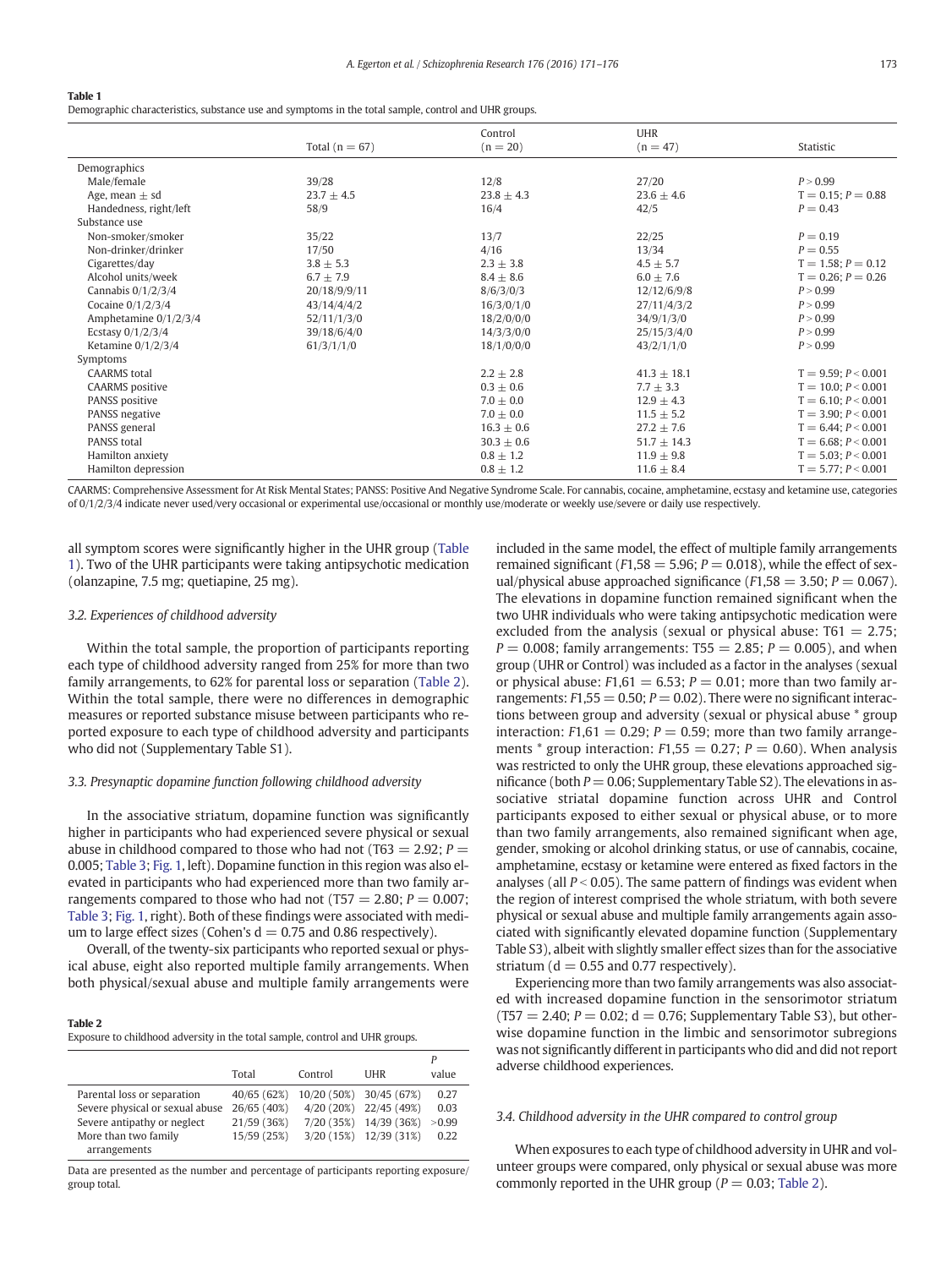#### <span id="page-3-0"></span>Table 3

Associative Striatal Dopamine Function and Childhood Adversity.

|                                   | No exposure    | Exposure       | Statistic, effect size                  |
|-----------------------------------|----------------|----------------|-----------------------------------------|
| Parental loss or separation       | $0.11 + 0.71$  | $-0.02 + 1.14$ | $T63 = 0.53$ : $P = 0.60$ : $d = 0.14$  |
| Severe physical or sexual abuse   | $-0.25 + 1.00$ | $0.44 + 0.84$  | $T63 = 2.92$ : $P = 0.005$ : $d = 0.75$ |
| Severe antipathy or neglect       | $0.09 + 0.94$  | $-0.09 + 1.03$ | $T57 = 0.68$ : $P = 0.50$ : $d = 0.18$  |
| More than two family arrangements | $-0.17 + 0.94$ | $0.59 + 0.83$  | $T57 = 2.80; P = 0.007; d = 0.86$       |

Dopamine function is expressed as the mean  $\pm$  standard deviation z-scores for 18F-DOPA  $k_{\rm i}^{\rm cer}$  values, representing presynaptic dopamine synthesis capacity. Statistics in bold type indicate significant results ( $P < 0.05$ ).

#### 3.5. Presynaptic dopamine function in the UHR compared to Control group

There were no significant differences in striatal presynaptic dopamine function between the UHR and Control groups [\(Table 4\)](#page-4-0).

# 3.6. Relationships between dopamine function or childhood adversity and symptoms in the UHR group

In the UHR group, the positive correlation between the severity of total prodromal symptoms (total CAARMS score) and dopamine function (z-score) was significant in the sensorimotor striatum ( $n = 47$ ;  $r = 0.30$ ;  $P = 0.04$ ) but not in the associative ( $n = 47$ ;  $r = 0.20$ ;  $P =$ 0.19), limbic ( $n = 47$ ;  $r = 0.04$ ;  $P = 0.80$  or whole striatum ( $n = 47$ ;  $r = 0.23$ ;  $P = 0.13$ ). There were no significant differences in prodromal symptom severity, anxiety or depression between individuals who had or had not been exposed to each type of adversity ( $P > 0.05$ ).

# 4. Discussion

An elevation in striatal dopamine function in adults who have been exposed to childhood adversity is consistent with animal studies linking psychogenic stress to striatal dopaminergic elevation ([Antelman et al.,](#page-4-0) [1980; Tidey and Miczek, 1996; Valenti et al., 2011\)](#page-4-0), and with the recent finding of elevated dopaminergic responses to amphetamine in healthy volunteers exposed to childhood adversity ([Oswald et al., 2014](#page-5-0)). Elevated dopamine function in the associative striatum was linked to severe (sexual or physical) abuse, and to multiple family arrangements, which may be a proxy marker for other stressors, including abuse [\(Casanueva et al., 2014\)](#page-4-0). Exposure to stressors in childhood and elevated brain dopamine function in early adulthood have each been independently identified as major psychosocial and neurobiological risk factors for psychosis [\(Howes et al., 2011b, 2012; Varese et al., 2012\)](#page-5-0). Our findings link these factors in the same individuals, and illustrate how

adverse environmental influences could impact on brain development to alter the risk of a later psychotic illness [\(Howes et al., 2004; Selten](#page-5-0) [et al., 2013; Thompson et al., 2004](#page-5-0)).

Physical and sexual abuse can be viewed as a forms of intentional harm which lead to enduring feelings of humiliation, which would place our findings of increased striatal dopamine function in people who experienced these forms of abuse as consistent with the social defeat hypothesis [\(Selten et al., 2013](#page-5-0)). In relation to this, it is perhaps interesting that we found no association between dopamine function and parental loss or separation, which are forms of trauma that do not necessarily or directly involve intentional harm to the child ([Selten et al., 2013](#page-5-0)).

The elevation in striatal dopamine function in subjects with a history of childhood adversity was not attributable to increased substance use in these individuals, as they did not use illicit drugs more than individuals who had not experienced adverse events in childhood, and the findings remained significant after controlling for substance misuse. The relationships between childhood adverse events and dopamine function were not corrected for multiple comparisons. While the reported relationships between multiple family arrangements or physical or sexual abuse and dopamine function in the associative striatum would have survived correction, the relationship between multiple family arrangements and dopamine in the sensorimotor striatum would not, and therefore warrants confirmation in a larger sample.

There was no evidence that the relationship between childhood adversity and dopamine function was different in people with a high risk of psychosis and healthy volunteers, although the relatively small number of participants in the healthy volunteer group may have limited the power to observe a difference in the relationship between adversity and dopamine function between these groups. While non-significant, the tendency towards higher levels of both striatal dopamine function and of exposure to adversity in the UHR group may suggest that the significant relationships between adversity and elevated dopamine function across UHR and healthy volunteers were primarily driven by the UHR



# Severe sexual or physical abuse

# More than two family arrangements

Fig. 1. Presynaptic dopamine function (18F-DOPA  $k_i^{\rm cer}$  z-score) in the associative striatum is elevated in young adults who experienced severe sexual or physical abuse (left panel) or unstable family arrangements (right panel) during childhood.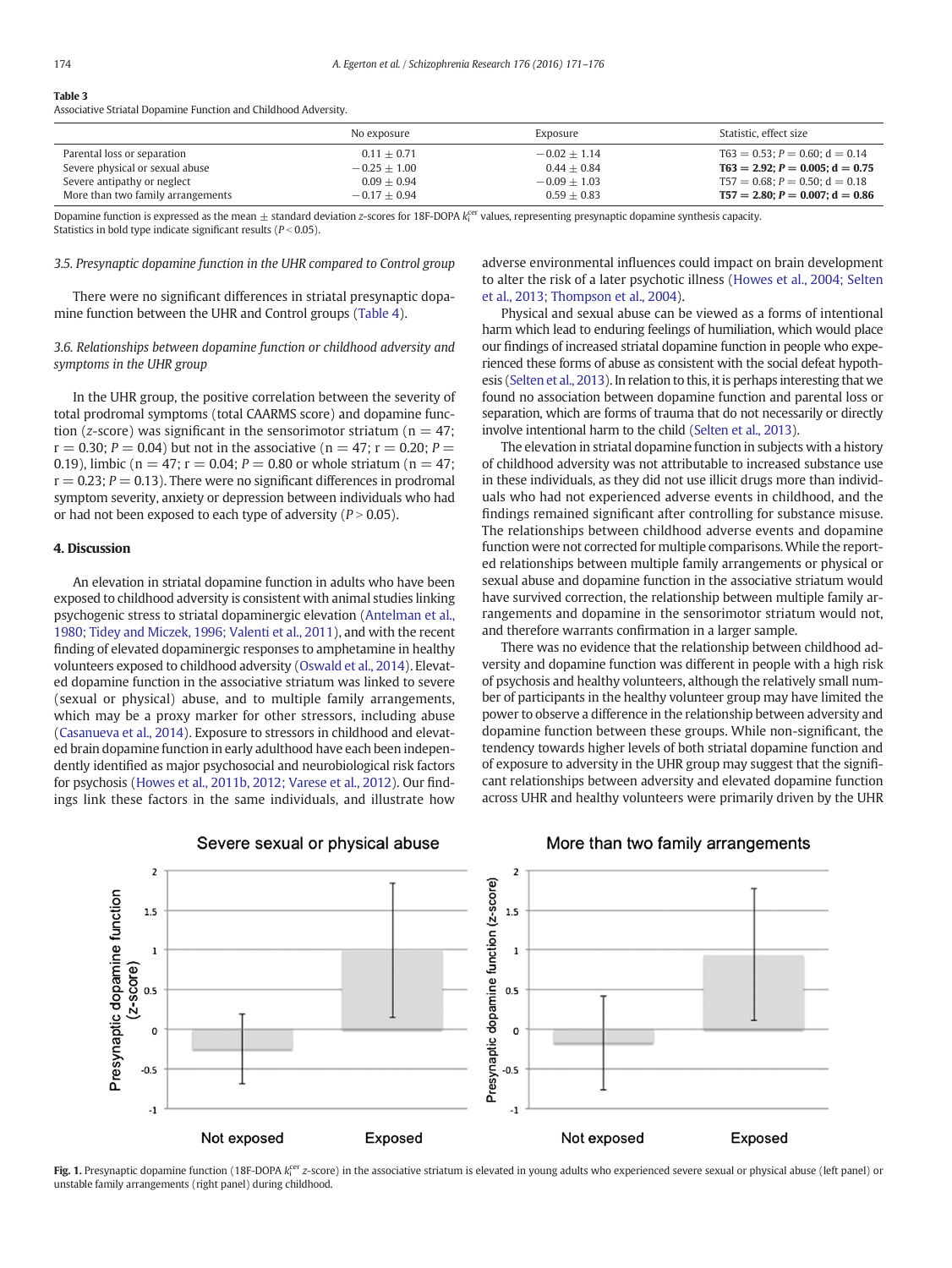<span id="page-4-0"></span>

Striatal dopamine function in the control and UHR groups.

|                                                                                    | Control $(n = 20)$                                                | UHR $(n = 47)$                                                   | Statistic                                                                                                |
|------------------------------------------------------------------------------------|-------------------------------------------------------------------|------------------------------------------------------------------|----------------------------------------------------------------------------------------------------------|
| Whole striatum<br>Associative striatum<br>Sensorimotor striatum<br>Limbic striatum | $0.30 + 1.01$<br>$-0.20 + 0.92$<br>$0.80 + 1.24$<br>$0.43 + 1.99$ | $0.54 + 1.08$<br>$0.09 + 1.02$<br>$1.10 + 1.49$<br>$0.55 + 1.23$ | $T = 0.88$ : $P = 0.38$<br>$T = 1.08$ : $P = 0.28$<br>$T = 0.78$ : $P = 0.44$<br>$T = 0.31$ ; $P = 0.76$ |

Dopamine function is expressed as the mean  $+$  standard deviation z-scores for 18F-DOPA k<sup>cer</sup> values, representing presynaptic dopamine synthesis capacity.

group, and when analysis was restricted to the UHR group alone these findings approached significance. The elevation in dopamine function in those exposed to childhood adversity was particularly evident in the associative subdivision of the striatum. This is the same striatal subregion where the most robust dopaminergic findings are seen in schizophrenia ([Howes and Kapur, 2009; Kegeles et al., 2010\)](#page-5-0).

The reported incidence of childhood adversities by both the UHR and Control participants was relatively high. The volunteers were recruited from a geographical area (in South East London) that has unusually high levels of social and economic deprivation, and previous studies have found that childhood adversity is relatively common among the local population (Frissa et al., 2013). However meta-analysis in patients with psychotic disorders suggest that they are nearly three times more likely to have experienced childhood adversities than controls ([Varese](#page-5-0) [et al., 2012](#page-5-0)).

In the individuals included in the present study, striatal dopamine function was numerically but not significantly elevated in the UHR compared to healthy volunteer group. This cohort represents a subsample from our previous studies that detected a significant elevation in striatal dopamine function in UHR compared to healthy volunteers overall (Egerton et al., 2013; Howes et al., 2009). In UHR samples, the elevation in dopamine function is less marked than in schizophrenia ([Howes et](#page-5-0) [al., 2009; Mizrahi et al., 2012](#page-5-0)) and is mainly driven by the subgroup of UHR subjects who later develop psychosis [\(Howes et al., 2011b\)](#page-5-0). This, along with the relatively high incidences of childhood adversities in the healthy volunteer sample, may account for the overlap in values for striatal dopamine synthesis capacity between the UHR and healthy volunteers.

The putative relationship between childhood adversity, dopamine function and risk of psychosis could be further investigated in a large prospective study, which would determine how these factors relate to longterm clinical outcome in UHR subjects. However, an effect of adverse psychosocial experiences on dopamine function might only impact on the risk of illness if there are interactions with other factors that have also been implicated in psychosis, such as psychosocial exposures in adulthood ([Morgan et al., 2014\)](#page-5-0) or genetic risk factors [\(Modinos et al., 2013](#page-5-0)). This would be consistent with current aetiological models of mental illness, which propose that these involve complex gene-environment, gene-gene and environment-environment interactions [\(van Winkel et](#page-5-0) [al., 2013](#page-5-0)).

One limitation of the present study (and most other adult studies of childhood abuse) is that the assessment of childhood adversity relied on retrospective reporting, which may be influenced by current psychopathology [\(Lysaker et al., 2005; Wolkind and Coleman, 1983](#page-5-0)). Nonetheless patients' retrospective reports of abuse tend to be stable, accurate and unaffected by current symptoms (Fisher et al., 2011). The low number of exposures to some forms or markers of psychosocial stress (such as being taken into local authority care) limited the analysis to relatively common factors. These issues could be addressed in large scale prospective studies of children with detailed psychosocial evaluations, neuroimaging measures, and long term follow up.

# **Disclosure**

AE has received consultancy fees from Heptares Therapeutics Ltd. and worked on research funded by Hoffman la Roche. ODH has received unrestricted investigator-led charitable funding from or spoken at meetings organized by Astra-Zeneca, Bristol-Myers Squibb, Janssen, Hoffman la Roche, Leyden-Delta and Eli Lilly. RMM has received honoraria from Janssen, Eli Lilly, Astra-Zeneca, Bristol-Myers Squibb, and Hoffman la Roche. PM has received consultancy fees from Hoffman la Roche and Sunovion. The remaining authors declare no potential conflicts of interest.

#### Conflict of interest

AE has received consultancy fees from Heptares Therapeutics Ltd. and worked on research funded by Hoffman la Roche. ODH has received unrestricted investigator-led charitable funding from or spoken at meetings organized by Astra-Zeneca, Bristol-Myers Squibb, Janssen, Hoffman la Roche, Leyden-Delta and Eli Lilly. RMM has received honoraria from Janssen, Eli Lilly, Astra-Zeneca, Bristol-Myers Squibb, and Hoffman la Roche. PM has received consultancy fees from Hoffman la Roche and Sunovion. The remaining authors declare no potential conflicts of interest.

#### Contributors

AE, LV, OH, PA, RM and PM designed the study. AE, LV, OH, FD, CC, TW-B, MB, SB acquired the study data; AE, FD, MB, JC, JL analysed the study data. All authors contributed to and approved the final manuscript.

#### Role of funding source

The funding source had no role in the design and conduct of the study; collection, management, analysis, and interpretation of the data; preparation, review, or approval of the manuscript; and decision to submit the manuscript for publication.

#### Acknowledgements

We thank the volunteers who participated in this study, the members of the Outreach and Support in South London (OASIS) team who were involved in the recruitment and clinical management of the UHR participants and the PET radiography and radiochemistry teams at the Cyclotron Unit, Hammersmith Hospital, London. This study was funded by the Medical Research Council (MRC), grant number G0700995, and presents independent research supported by the National Institute for Health Research (NIHR) Biomedical Research Centre at South London and Maudsley NHS Foundation Trust and King's College London. The views expressed are those of the author(s) and not necessarily those of the NHS, the NIHR or the Department of Health.

Preliminary analyses of these data have been presented at the 27th Congress of the European College for Neuropsychopharmacology (ECNP), Berlin, October 2014 and the 9th International Conference on Early Psychosis of the International Early Psychosis Association (IEPA), Tokyo, November 2014.

#### Appendix A. Supplementary data

Supplementary data to this article can be found online at [http://dx.](doi:10.1016/j.schres.2016.06.005) [doi.org/10.1016/j.schres.2016.06.005.](doi:10.1016/j.schres.2016.06.005)

# References

- Antelman, S.M., Eichler, A.J., Black, C.A., Kocan, D., 1980. [Interchangeability of stress and](http://refhub.elsevier.com/S0920-9964(16)30272-9/rf0005) [amphetamine in sensitization. Science 207 \(4428\), 329](http://refhub.elsevier.com/S0920-9964(16)30272-9/rf0005)–331.
- Bifulco, A., Bernazzani, O., Moran, P.M., Jacobs, C., 2005. [The childhood experience of care](http://refhub.elsevier.com/S0920-9964(16)30272-9/rf0010) [and abuse questionnaire \(CECA.Q\): validation in a community series. Br. J. Clin.](http://refhub.elsevier.com/S0920-9964(16)30272-9/rf0010) [Psychol. 44 \(Pt 4\), 563](http://refhub.elsevier.com/S0920-9964(16)30272-9/rf0010)–581.
- Binbay, T., Drukker, M., Elbi, H., Tanik, F.A., Ozkinay, F., Onay, H., Zagli, N., van Os, J., Alptekin, K., 2012. [Testing the psychosis continuum: differential impact of genetic](http://refhub.elsevier.com/S0920-9964(16)30272-9/rf0015) [and nongenetic risk factors and comorbid psychopathology across the entire spec](http://refhub.elsevier.com/S0920-9964(16)30272-9/rf0015)[trum of psychosis. Schizophr. Bull. 38 \(5\), 992](http://refhub.elsevier.com/S0920-9964(16)30272-9/rf0015)–1002.
- Casanueva, C., Dozier, M., Tueller, S., Dolan, M., Smith, K., Webb, M.B., Westbrook, T., Harden, B.J., 2014. [Caregiver instability and early life changes among infants reported](http://refhub.elsevier.com/S0920-9964(16)30272-9/rf0020) [to the child welfare system. Child Abuse Negl. 38 \(3\), 498](http://refhub.elsevier.com/S0920-9964(16)30272-9/rf0020)–509.
- Egerton, A., Chaddock, C.A., Winton-Brown, T.T., Bloomfield, M.A., Bhattacharyya, S., Allen, P., McGuire, P.K., Howes, O.D., 2013. [Presynaptic striatal dopamine dysfunction in](http://refhub.elsevier.com/S0920-9964(16)30272-9/rf0025) people at ultra-high risk for psychosis: fi[ndings in a second cohort. Biol. Psychiatry](http://refhub.elsevier.com/S0920-9964(16)30272-9/rf0025) [74 \(2\), 106](http://refhub.elsevier.com/S0920-9964(16)30272-9/rf0025)–112.
- Fisher, H.L., Craig, T.K., Fearon, P., Morgan, K., Dazzan, P., Lappin, J., Hutchinson, G., Doody, G.A., Jones, P.B., McGuffin, P., Murray, R.M., Leff, J., Morgan, C., 2011. [Reliability and](http://refhub.elsevier.com/S0920-9964(16)30272-9/rf0030) [comparability of psychosis patients' retrospective reports of childhood abuse.](http://refhub.elsevier.com/S0920-9964(16)30272-9/rf0030) [Schizophr. Bull. 37 \(3\), 546](http://refhub.elsevier.com/S0920-9964(16)30272-9/rf0030)–553.
- Frissa, S., Hatch, S.L., Gazard, B., team, S.E.s., Fear, N.T., Hotopf, M., 2013. [Trauma and cur](http://refhub.elsevier.com/S0920-9964(16)30272-9/rf0035)[rent symptoms of PTSD in a South East London community. Soc. Psychiatry Psychiatr.](http://refhub.elsevier.com/S0920-9964(16)30272-9/rf0035) [Epidemiol. 48 \(8\), 1199](http://refhub.elsevier.com/S0920-9964(16)30272-9/rf0035)–1209.
- Gevonden, M., Booij, J., van den Brink, W., Heijtel, D., van Os, J., Selten, J.P., 2014. [Increased](http://refhub.elsevier.com/S0920-9964(16)30272-9/rf0040) [release of dopamine in the striata of young adults with hearing impairment and its](http://refhub.elsevier.com/S0920-9964(16)30272-9/rf0040) [relevance for the social defeat hypothesis of schizophrenia. JAMA Psychiatry](http://refhub.elsevier.com/S0920-9964(16)30272-9/rf0040).
- Hamilton, M., 1959. [The assessment of anxiety states by rating. Br. J. Med. Psychol. 32 \(1\),](http://refhub.elsevier.com/S0920-9964(16)30272-9/rf0045) [50](http://refhub.elsevier.com/S0920-9964(16)30272-9/rf0045)–55.